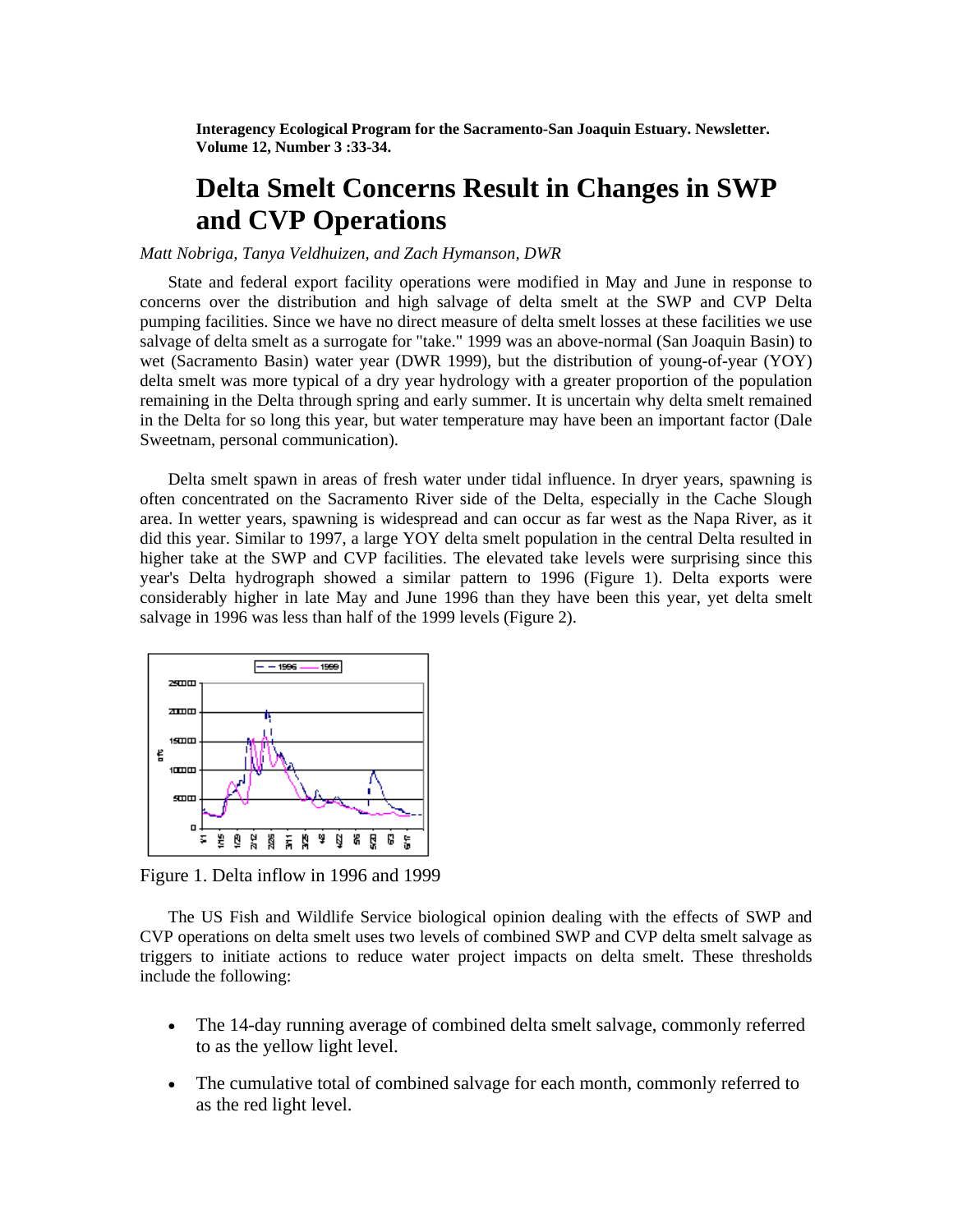

Figure 2. State and federal delta smelt salvage from May through June during the last four years that take exceeded a red light level. The daily red light level for any given month in 1994 was 400. For all subsequent years, the monthly red light level for May was 9,769 and for June was 10,709.